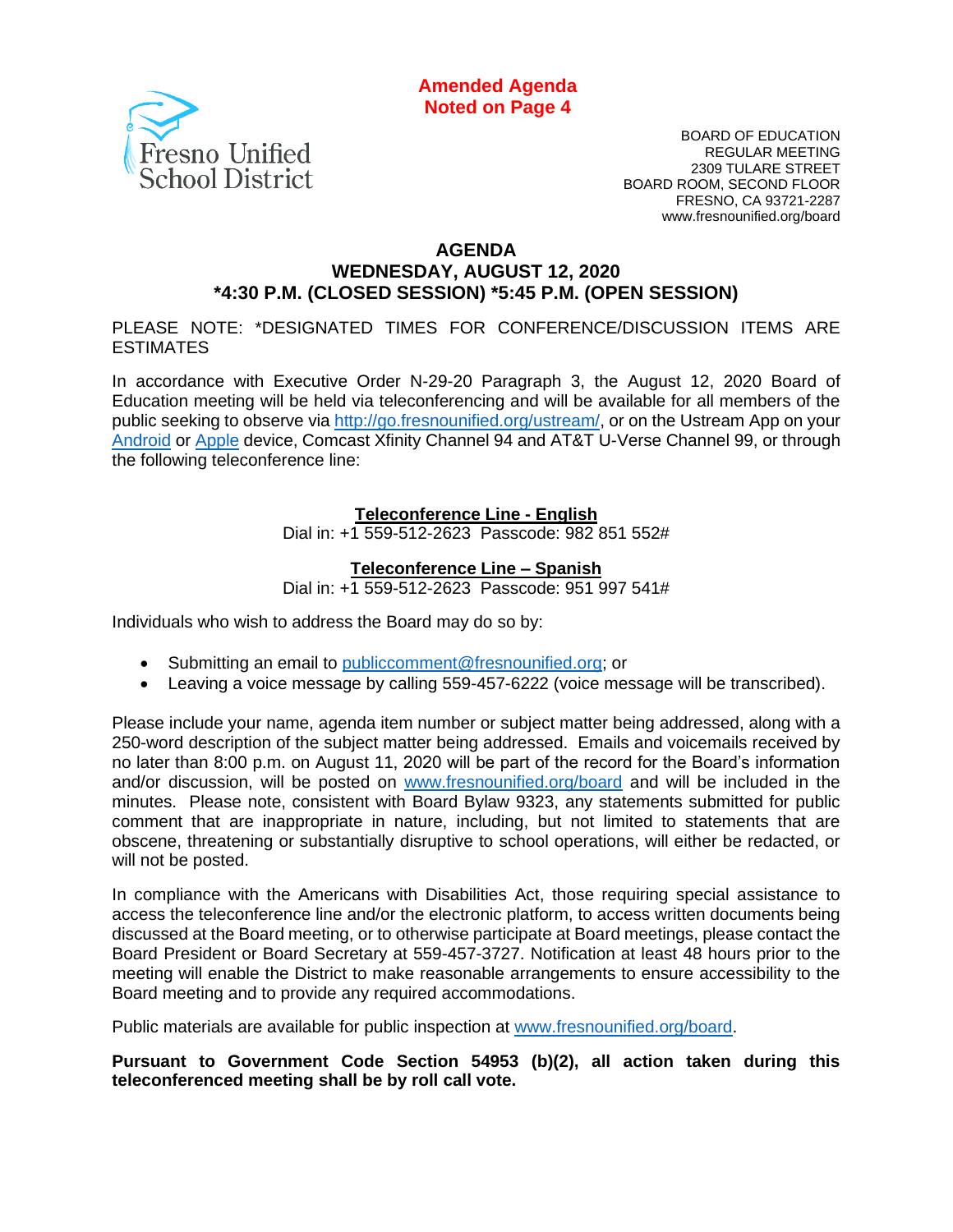## **\*4:30 P.M**.

**CALL** Meeting to Order **OPPORTUNITY** for Public Comment on Closed Session Agenda Items **RECESS** to Cabinet Room for Closed Session to discuss the following:

- 1. Student Expulsions pursuant to Education Code Section 35146.
- 2. Conference with Labor Negotiator (Government Code Section 54957.6); FUSD Negotiator(s): Paul Idsvoog; Employee Organizations(s): FTA, CSEA, Chapter 125, CSEA, Chapter 143, SEIU, Local 521, FASTA/SEIU, Local 521/CTW, CLC, Fresno Unified Building & Construction Trades/FTA; International Association of Machinists and Aerospace Workers (IAMAW), Unrepresented Employees: All Management, Confidential, and Supervisory Employees.
- 3. Public Employee Discipline/Dismissal/Release/Reassignment/Resignation.
- 4. Public Employment/Appointment (Government Code Section 54957).
- 5. Conference with Legal Counsel Anticipated/Pending/Threatened Litigation (Government Code Section 54956.9(d)(2)).
	- a. Potential Case: One (1)
	- b. Sally Arzate-Barraza v. Fresno Unified Workers' Compensation Fresno Unified Case No. 2014-0233
	- c. Stella Ebanez v. Fresno Unified Workers' Compensation Fresno Unified Case No. 2014-0585
	- d. Bernie Slenders v. Fresno Unified Workers' Compensation Fresno Unified Case No. WC19-0111-2253
- 6. Conference with Legal Counsel Existing Litigation (Government Code Section 54956.9 (d)(1)).
	- a. Stephen K. Davis vs. Fresno Unified School District Fresno Superior Court No. 12CECG03718 Claim No. 12-1128-0391

**\*5:45 P.M., RECONVENE** and report action taken during Closed Session, if any.

## **HEAR Report from Superintendent**

## **BOARD/SUPERINTENDENT COMMUNICATION**

## **OPPORTUNITY for Public Comment on Consent Agenda Items**

**ALL CONSENT AGENDA** items are considered routine by the Board of Education and will be enacted by one motion. There will be no separate discussion of items unless a Board member so requests, in which event, the item(s) will be considered following approval of the Consent Agenda.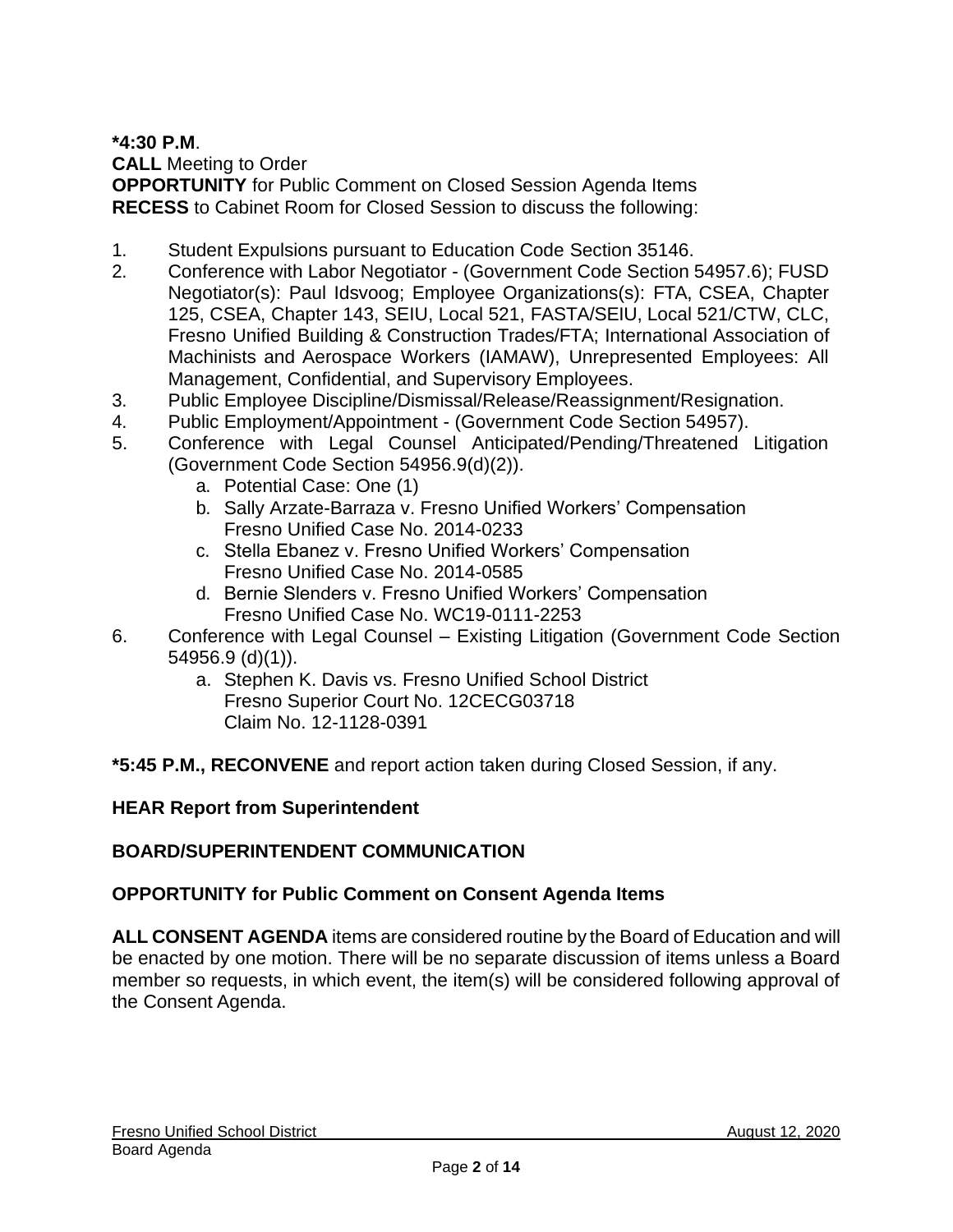# **A. CONSENT AGENDA**

#### **A-1, APPROVE Personnel List**

Included in the Board binders is the Personnel List, Appendix A, as submitted. The Superintendent recommends approval. Fiscal impact: There is no fiscal impact to the district at this time. Contact person: Paul Idsvoog, telephone 457-3548.

### **A-2, ADOPT Resolution No. 20-02 in Support of an Ethnic Studies Program in Fresno Unified School District**

The purpose of this agenda item is to provide the Board an opportunity to adopt Resolution No. 20-02 in support of an Ethnic Studies program in Fresno Unified School District. Resolution No. 20-02 will be available on or before August 7, 2020. The Superintendent recommends adoption. Fiscal impact. There is no fiscal impact to the district at this time. Contact person: David Chavez, telephone 457- 3566.

#### **A-3, ADOPT Variable Term Waiver**

Included in the Board binders are Variable Term Waivers for Teachers that have exhausted the Provisional Internship Permit (PIP) and the Short-Term Staff Permit (STSP). The Superintendent recommends adoption. Fiscal impact: There is no fiscal impact to the district at this time. Contact person: Paul Idsvoog, telephone 457-3548.

#### **A-4, APPROVE Minutes from Prior Meeting**

Included in the Board binders are the draft minutes for the June 10 and June 17, 2020 Regular Board Meetings. The Superintendent recommends approval. Fiscal impact: There is no fiscal impact to the district at this time. Contact person: Robert G. Nelson, telephone 457-3884.

#### **A-5, APPROVE Budget Revision No. 1 for Fiscal Year 2020/21**

Included in the Board binders is Budget Revision No. 1 for fiscal year 2020/21. Periodic updates to the district's budget are presented to the Board of Education for approval. The Superintendent recommends approval. Fiscal impact: As a result, the Unrestricted General Fund Reserve for Economic Uncertainties is estimated at approximately \$189.31 million at June 30, 2021. Contact person: Ruth F. Quinto, telephone 457-6226.

#### **A-6, APPROVE Revised Job Descriptions for the Benefits Eligibility Assistant, Disability Retirement Technician and Child Welfare Attendance Specialist Positions**

Included in the Board binders are the job description revisions for the Benefits Eligibility Assistant, Disability Retirement Technician, Child Welfare Attendance Specialist positions reflect the negotiated changes for these positions in accordance with the Side Letter of Agreements between California School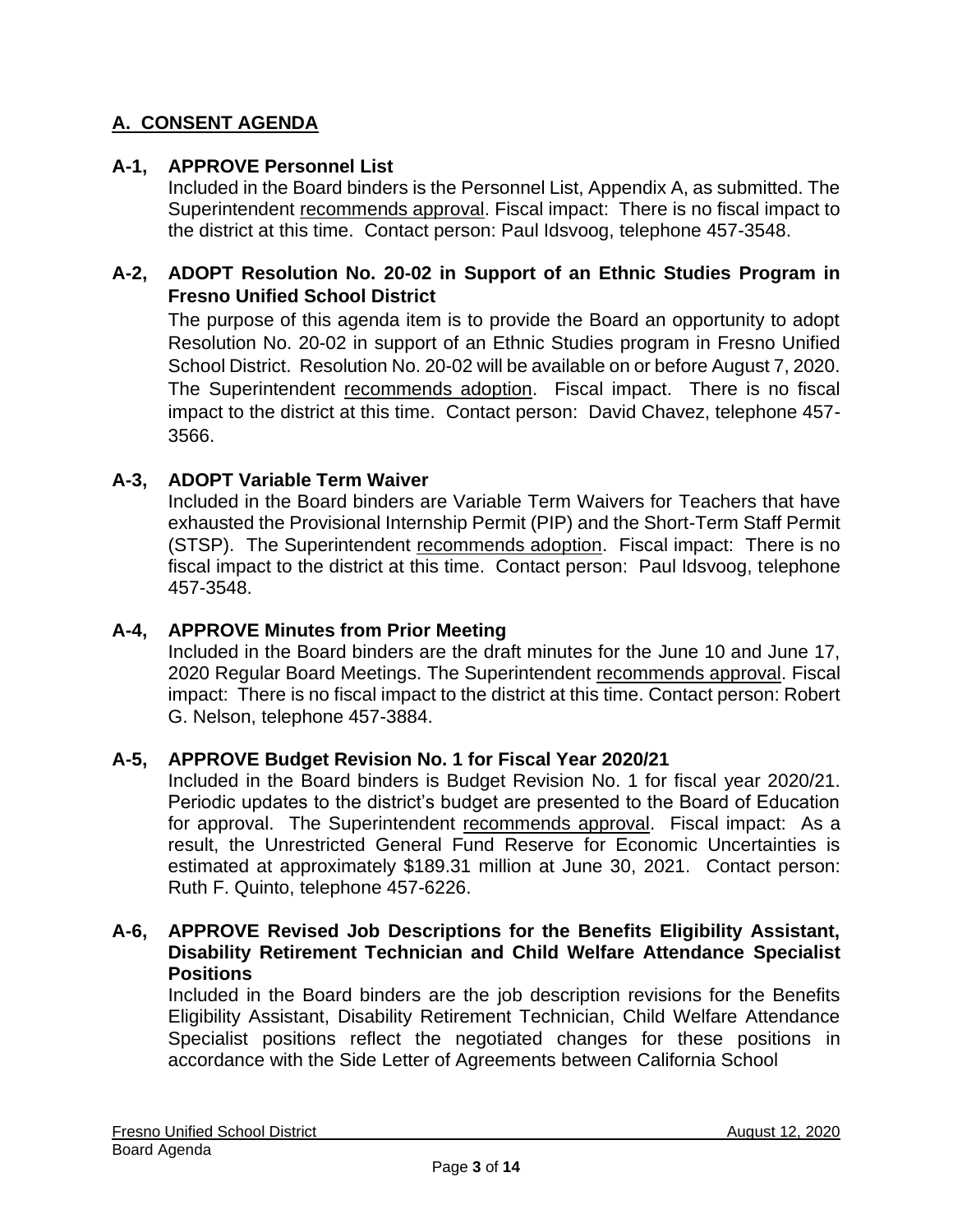Employees Associations (CSEA) and its Fresno Chapter White Collar #125 and the Fresno Unified School District. The Superintendent recommends approval. Fiscal impact: There is no fiscal impact to the district at this time. Contact person: Paul Idsvoog, telephone 457-3548.

#### **A-7, APPROVE Revised Job Descriptions and New Lead Job Descriptions for the Fresno Teachers Association - Trades and Mechanics and Aerospace Workers**

Included in the board binders are the  $r_{\text{av}}$   $\sim$   $\sim$  descriptions and new lead job descriptions for the Fresno Teachers Association (FTA) Trades and International Association of Mechanics and ALL ace Workers (IAMAW). The job description revisions and new job  $\gamma_{ab}$   $\rho_{\text{max}}$  reflect the changes for these positions as negotiated with FT<sup>h</sup> Trades and IAMAW. The Superintendent recommends approval. Fiscal im, sulf-There is no fiscal impact to the district at this time. Contact person: Paul Idsvoog, telephone 457-3548.

## **A-8, APPROVE Provisional Internship Permits**

Included in the Board binders are Provisional Internship Permit (PIP) recommendations to rehire or hire upon Board approval. The Superintendent recommends approval. Fiscal impact: There is no fiscal impact to the district at this time. Contact person: Paul Idsvoog, telephone 457-3548.

#### **A-9, APPROVE Appointment of Fresno Unified School District Representatives to the State Center Adult Education Consortium Executive Board**

In efforts to meet the requirements of Assembly Bill 104 and the California Adult Education Program (CAEP) funding, an official member representative and alternate are necessary to ensure that Fresno Unified has a full voice in the decision making process in the State Center Adult Education Consortium (SCAEC), including the disbursement of consortium funds to provide adult education courses and student support services authorized by AB 104, Section 84913. As per CAEP, members are to have the authority to make decisions and cannot hold up Board business by having to take things back to their district for others to make the decision. A request is made for the Fresno Unified Board of Trustees to appoint Raine Bumatay, Principal at Fresno Adult School to continue to serve as the official Fresno Unified School District Representative and Gary Schlueter, Vice Principal at Fresno Adult School to continue to serve as the official Fresno Unified School District Alternate on the SCAEC Executive Board until Fresno Unified Board of Trustees chooses other persons to serve in their place. The Superintendent recommends approval. Fiscal impact: 2020/21 Consortium allocation estimated in the amount of \$4,844,098. Contact person: Kim Mecum, telephone 457-3731.

## **A-10, APPROVE Annual Agreements for the 2020/21 School Year**

Included in the Board binders is a matrix detailing agreements to provide services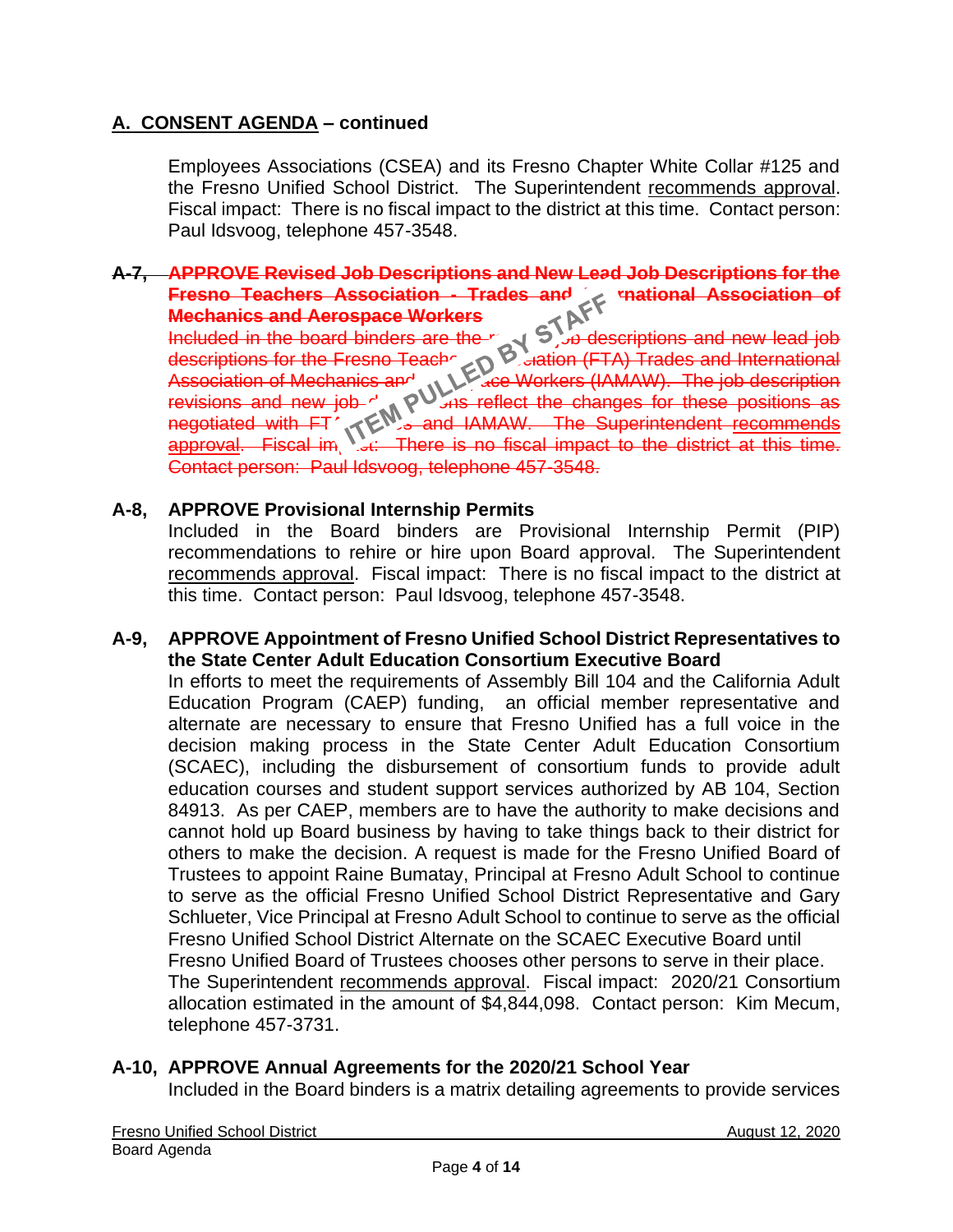to Fresno Unified School District. These agreements include the following categories:

- College and Career Readiness
- Maintenance and Operations
- Targeted Assistance:
	- o Student Achievement Outcomes
	- o Social Emotional Supports
- Professional Development

Contracts will commence after Board approval and will end no later than June 30, 2021. The Superintendent recommends approval. Sufficient funds have been budgeted in the 2020/21 budget. These investments will be funded through the appropriate budgets, as detailed in the matrix. Contact person: Ruth F. Quinto, telephone 457-6226.

## **A-11, APPROVE The College Board Agreement-Advanced Placement**

The Advanced Placement Exams will be furnished by the College Board in May of 2021 ("2021 AP Exams"). In connection with the 2021 AP Exam, the College Board distributed for signature participation forms to each of Client's school, which authorizes each school to order and administer the AP Exam ("AP Participation Form"). The College Board will make AP participation and performance data ("AP Online Score Reports") available for Client's high school students enrolled in schools participating under this Agreement. The AP Online Score Reports will identify those students who took Reduced Fee Exams and Non-Reduced Fee Exams, as indicated by the applicable high school's AP Coordinator on the students' exam answer sheets. If the Client requests data for non-public school students, the Client must also submit a letter from the non-public school, stating its approval and authorization to the College Board to release the data to the Client. The Superintendent recommends approval. Fiscal impact: Sufficient funds in the amount of \$437,015 are available in the Equity and Access budget. Contact person: Lindsay Sanders, telephone 457-3750.

## **A-12, APPROVE The College Board Agreement-PSAT/SAT**

PSAT/SAT: The College Board early participation program is an initiative to support the involvement of all students in the college-going process at an earlier age while there is still time to inform instruction and learning and increase student's readiness for college expectations. College Board shall make available, and Client may order the following College Board exams products, and services related to the College Readiness and Success System. The Superintendent recommends approval. Fiscal impact: Sufficient funds in the amount of \$198,109 are available in the Equity and Access budget. Contact person: Lindsay Sanders, telephone 457-3750.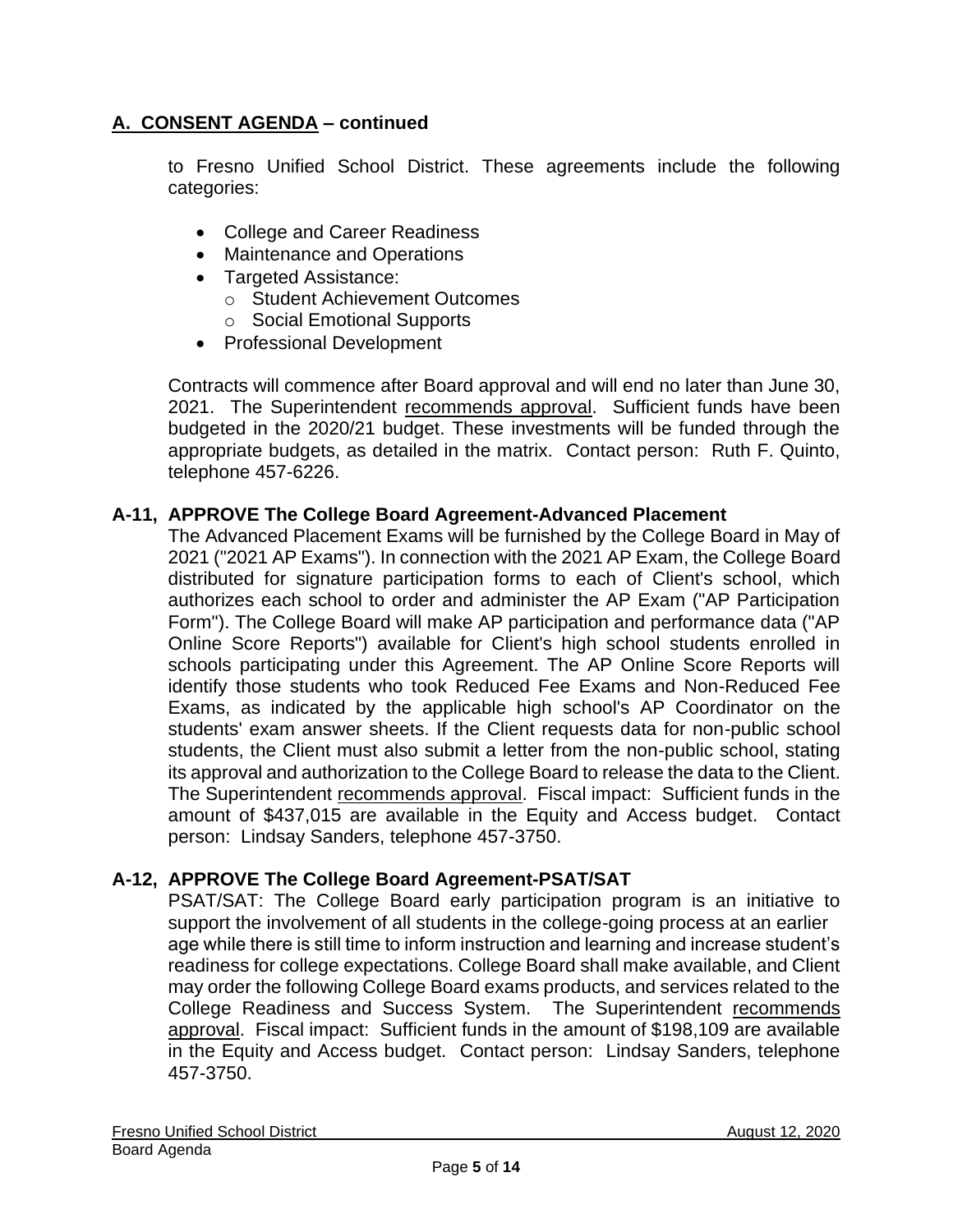### **A-13, APPROVE Hanover Research Agreement**

All Research Services are available to Client on a subscription basis within the confines of a sequential research queue, in that Hanover will perform up to one (1) Research Services project at a time. Client shall, in its discretion, prioritize the research projects that form the basis of the Research Services as it deems appropriate. Research Services may include but are not limited to custom research reports; survey design, administration and analysis; interviews with industry/issue experts; secondary research; data analysis; and benchmarking (product/service comparison, key performance and efficiency metrics). Two priorities of focus for research and evaluation will be the district's vision, mission, and goals as well as a program evaluation of Designated Schools. The Superintendent recommends approval. Fiscal impact: Sufficient funds in the amount of \$67,000 are available in the Superintendent's budget. Contact person: Lindsay Sanders, telephone 457- 3750.

#### **A-14, APPROVE United Health Centers of the San Joaquin Valley as a Qualified Healthcare Services Provider**

It is recommended the Board approve United Health Centers of the San Joaquin Valley (UHC) as a qualified health and wellness services provider as per the district's Request for Qualifications (RFQ) 20-08. UHC has expressed interest in operating a school-based health center at Herrera Elementary School (currently in construction). Approval will allow staff to enter into negotiations with UHC for services at Herrera. UHC currently operates 19 health centers in Fresno, Kings and Tulare Counties, including school-based health centers in Parlier and Raisin City which are successfully serving students, families and community members. The Superintendent recommends approval. Fiscal impact: The recommended action has no immediate fiscal impact. As health centers are implemented, the cost

for utilities (estimated average \$15,000 per site annually) and school nursing staff (estimated average \$200,000 per site annually) will be included in future budget requests. Contact person: Karin Temple, telephone 457-3134.

## **A-15, APPROVE Award of Bid 20-05, Fresh Fruit and Vegetable Program**

Included in the Board binders is information on Bid 20-05, to establish fixed pricing for daily delivery of fresh fruits and vegetables to elementary schools under the grant-funded Fresh Fruit and Vegetable Program (FFVP). With Fresno Unified starting the school year in a fully distance learning environment, staff is awaiting guidance from the California Department of Education (CDE) to develop a plan to distribute FFVP items, once funding is made available. The district's bid documents and bid process were reviewed and accepted by CDE. Staff recommends award to the lowest responsive, responsible bidder: Fresno Produce (Fresno, California) \$2,554,744 estimated annual expenditure. The Superintendent recommends approval. Fiscal impact: The grant provides funding of approximately \$50-75 per student annually. Contact person: Karin Temple, telephone 457-31345.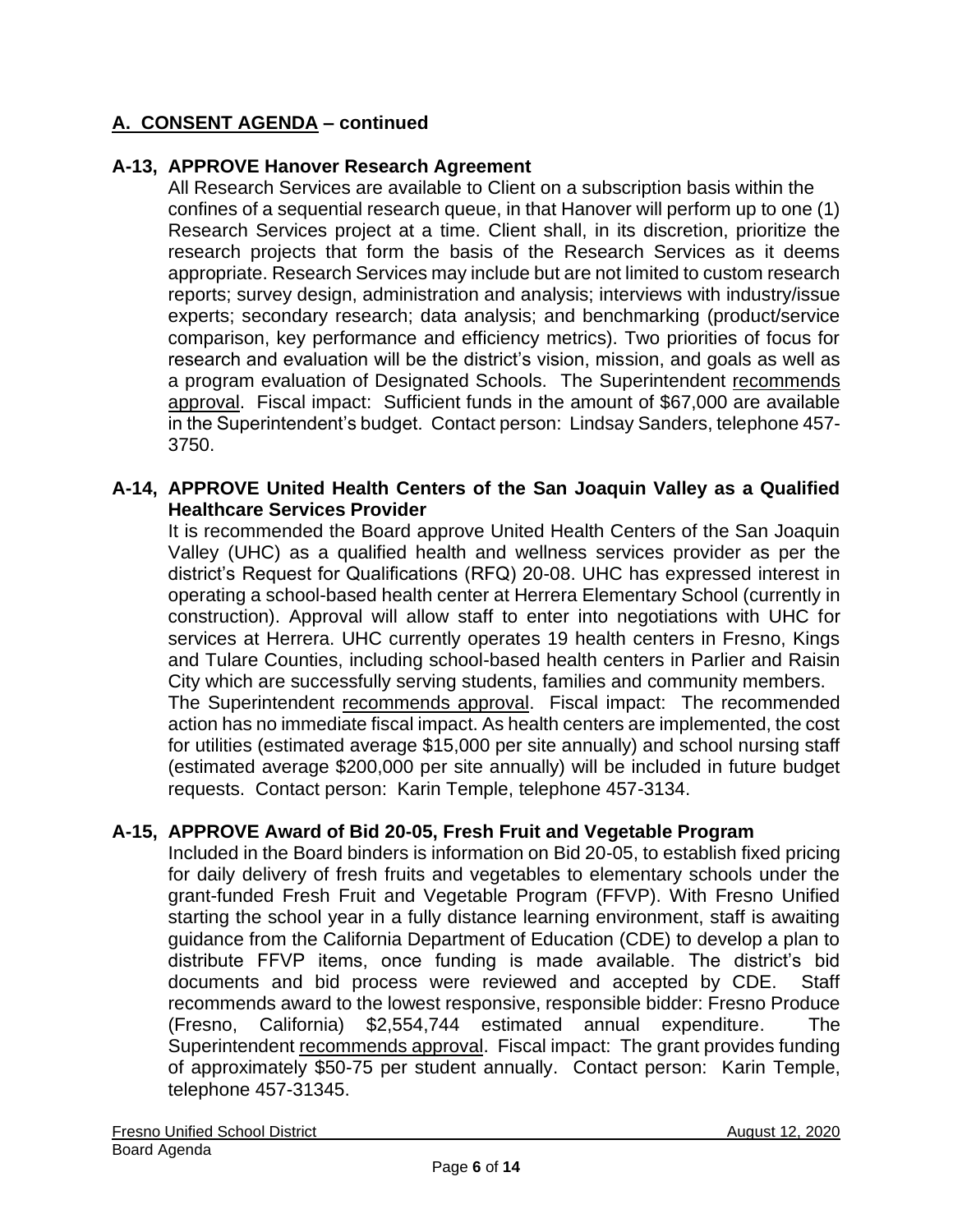## **A-16, APPROVE Award of Bid 20-28, Ready-to-Serve Pizza**

Included in the Board binders is information on Bid 20-28, to establish fixed pricing for ready-to-serve, individual size, whole grain pizza for delivery to middle and high schools to serve during after-school programs. The plan is to also expand to elementary schools in the future. This product has been served on a smaller scale in the past and was well-received by students. The pizza, with whole grain crust and low-fat cheese and pepperoni, complies with the Child and Adult Care Food Program nutrition standards for serving under the district Super Snack Program. Staff recommends award to the lowest responsive, responsible bidder: Buster Enterprises (Fresno, California) \$336,203. The Superintendent recommends approval. Fiscal impact: \$336,203 (estimated annual expenditure) is available in the Cafeteria Fund. Contact person: Karin Temple, telephone 457-3134.

#### **A-17, APPROVE Award of Bid 20-58, Dry and Frozen Food Products**

Included in the Board binders is information on Bid 20-58, to establish fixed pricing on meal ingredients and menu items for delivery to the Nutrition Center for the National School Lunch Program, School Breakfast Program and Child and Adult Care Food Program. All items in the bid meet meal pattern and nutritional requirements. Staff recommends award to the lowest responsive, responsible bidders:

- Item 11: Creative Food Innovations, Caldwell, ID., \$243,750
- Items 31, 32: Fiore Di Pasta, Inc., Fresno, CA., \$98,565
- Items 46A, 47: Goodman Food Products, Dba Don Lee Farms, Inglewood, CA., \$309,804
- Items 1-3, 5-9A, 13, 19, 21A, 23-26, 30, 39-41A, 44, 49A, Gold Star Foods, Inc., Ontario, CA., \$1,642,849
- Item 10: M.C.I. Foods, Inc., Santa Fe Springs, CA., \$35,560
- Items 14-18: Midas Foods International, Oak Park, MI., \$146,508
- Items 27, 28, 33A-36, 42, 43, 48: Sysco Central California, Modesto, CA., \$481,405

The Superintendent recommends approval. Fiscal impact: \$2,958,441 (est. annual expenditure) is available in the Cafeteria Fund. Contact person: Karin Temple, telephone 457-3134.

#### **A-18, APPROVE Award of Bid 21-01, Hoover High School Event Center Painting and Fireproofing**

Included in the Board binders is information on Bid 21-01, to prepare and paint the metal decking and ceiling of the Event Center Concourse. The project also includes removal of existing fireproofing, surface preparation, and installation of new fireproofing at the Event Center stage, and removal and replacement of lowvoltage cabling to allow access for painting. The existing fireproofing material requires replacement due to age and condition. Staff recommends award to the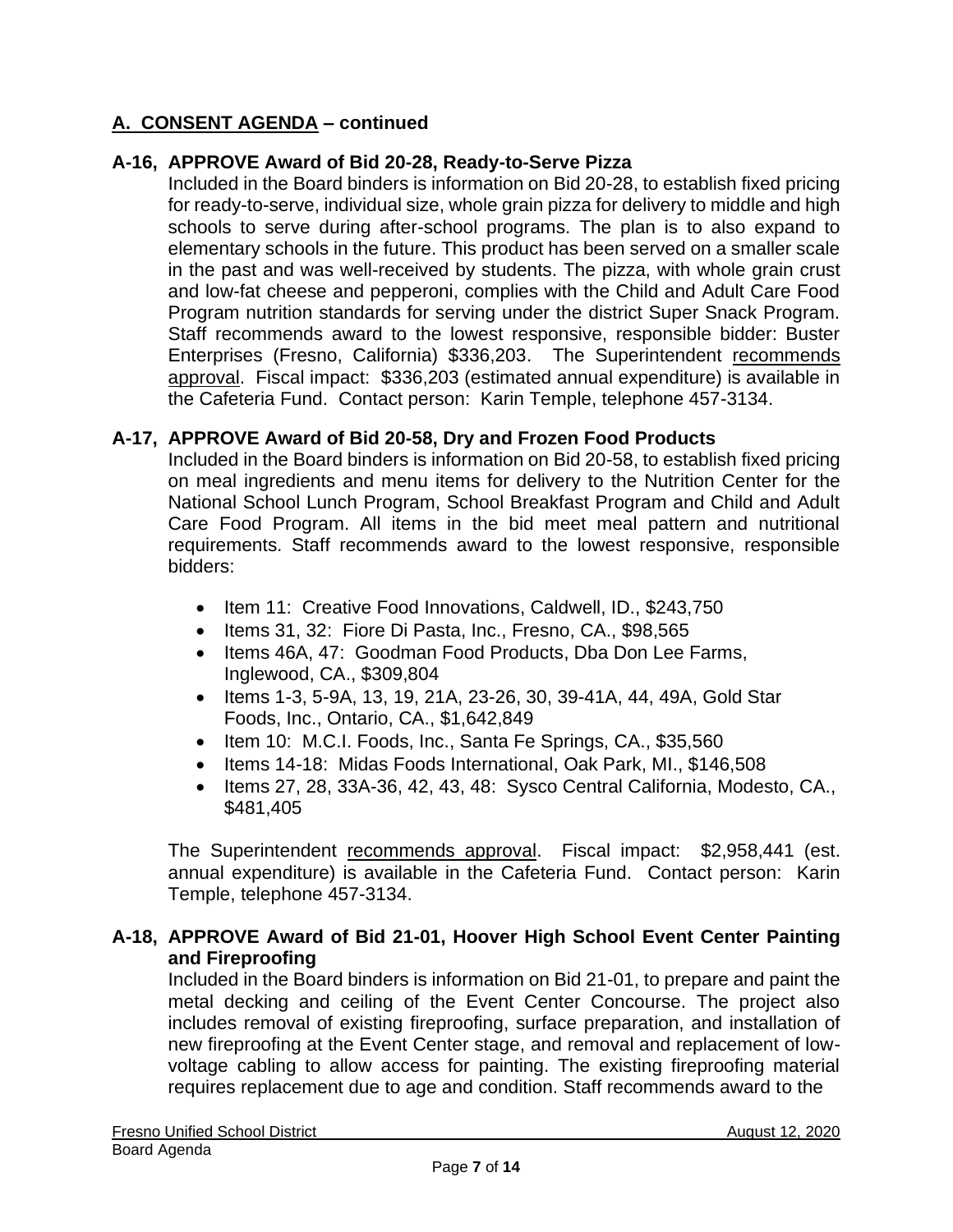lowest responsive, responsible bidder: Trinity System Group, Inc. (Kingsburg, California) \$254,052. The Superintendent recommends approval. Fiscal impact: \$254,052 is available in the Measure X Fund – Deferred Maintenance. Contact person: Karin Temple, telephone 457-3134.

#### **A-19, APPROVE Award of Bid 21-02, Brawley Service Center Automotive Lift Installation**

Included in the Board binders is information on Bid 21-02, to install four in-ground district-provided automotive lifts at the Service Center Automotive Shop. The project includes concrete paving, electrical component work and unit pricing for soil remediation, if required. The lifts, which support ongoing maintenance of district fleet vehicles, are recommended for replacement due to age, condition and reliability. Staff recommends award to the lowest responsive, responsible bidder: Makai Solutions (Gardena, California) \$283,649. The Superintendent recommends approval. Fiscal impact: \$283,649 for installation is available in the Measure X Fund – Deferred Maintenance. The total project cost, including the equipment previously purchased, is \$589,374. Contact person: Karin Temple, telephone 457-3134.

## **A-20, DENY Claim GL20-0722-5025**

Included in the Board binders is a Claim for Damages by a minor, case GL20- 0722-5025. The Superintendent recommends that the Claim be denied, and the matter referred to the district's Executive Director of Benefits and Risk Management for further handling. Fiscal impact: There is no fiscal impact to the district at this time. Contact person: Ruth F. Quinto, telephone 457-6226.

#### **A-21, RATIFY Agreement with Cumulus Media-Fresno**

Included in the Board binders are agreements with Cumulus Media-Fresno for onair and streaming commercials to local radio stations and in Fresno County during the school year 2020/21. One agreement is for July 8, 2020 – July 10, 2020 with the second August 5, 2020 – August 31, 2020 to continue parent engagement efforts in updating the ATLAS parent portal and acquiring technology devices. The Superintendent recommends ratification. Fiscal impact: Sufficient funds in the amount of \$54,090.00 are available in the Communications budget. Contact person: Nikki Henry, telephone 457-3653.

#### **A-22, RATIFY Memorandum of Understanding between Fresno Adult School and the San Joaquin College of Law to Implement the 2019-2021 Citizenship Assimilation Grant through September 30, 2021**

Ratification is requested for a Memorandum of Understanding (MOU) with San Joaquin College of Law to implement the 2019-2021 Citizenship and Assimilation Grant Program. The grant provides the opportunity to prepare lawful permanent residents for citizenship by offering both citizenship instruction and naturalization services. The MOU concludes on September 30, 2021.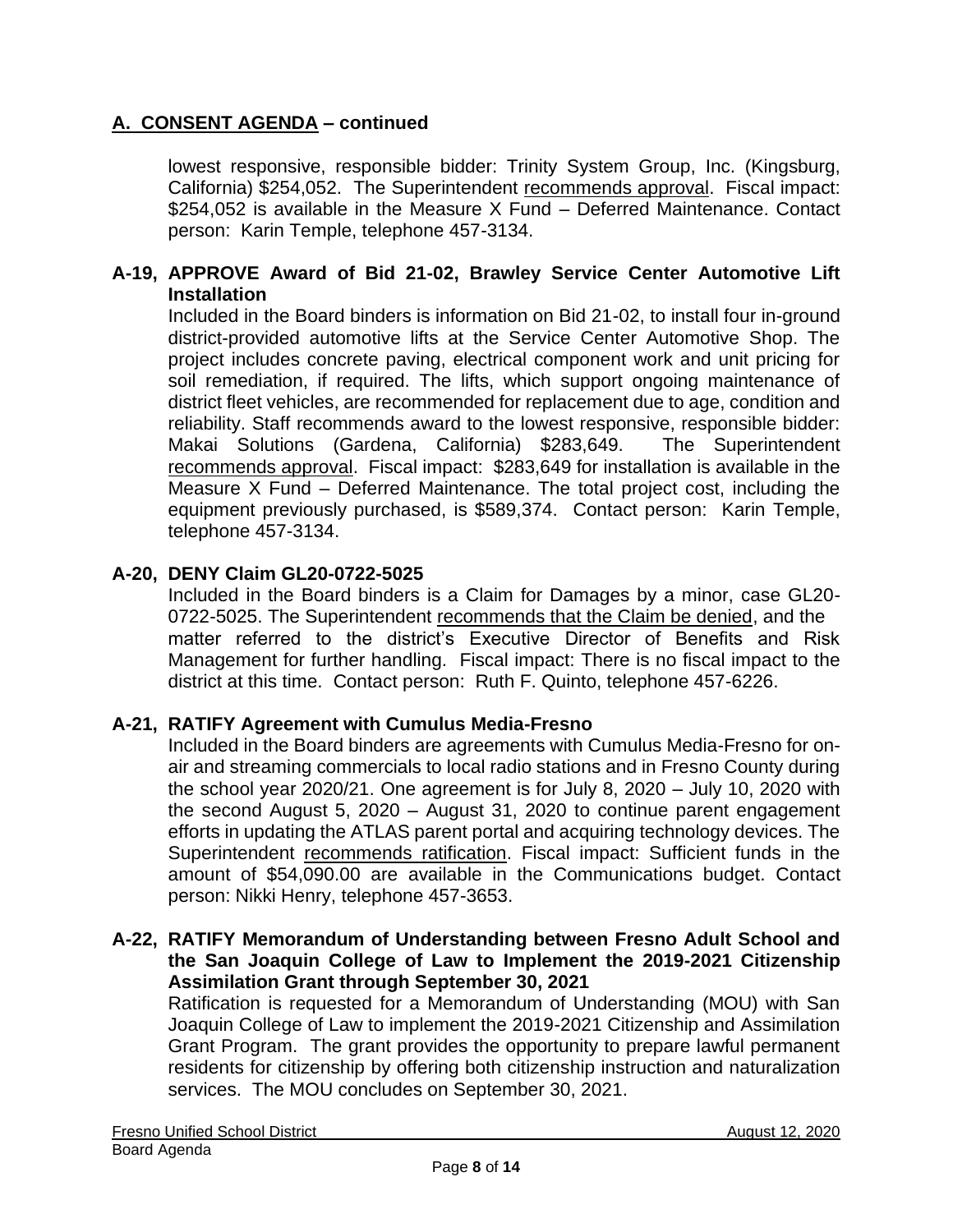The Superintendent recommends ratification. Fiscal impact: The Citizenship Assimilation Grant will fund \$250,000 for program services. SJCL will receive \$60,000 for each year of implementation services through September 2021. Contact person: Kim Mecum, telephone 457-3731.

#### **A-23, RATIFY Change Orders for the Projects Listed Below**

Included in the Board binders is information on Change Orders for the following projects:

- Bid 19-10, McLane High School Construction of New Aquatic Center Change Order 4 presented for ratification: \$54,427
- Bid 19-17 Phase 2A, Installation of District Video Security System at Elementary Schools: (Section 1) Balderas, Birney, Burroughs, Jackson; (Section 2) Malloch, Sunset, Thomas, Wilson Change Order 1 presented for ratification:  $$0$
- Bid 19-28 Phase 3A, Sections 1 and 2, Installation of District Video Security System at Elementary Schools: (Section 1) Bakman, Gibson, Heaton, Hidalgo; (section 2) Kratt, Vinland, Williams, Yokomi Change Order 1 presented for ratification (Section 1): \$0 Change Order 1 presented for ratification (Section 2): \$0
- Bid 19-32 Phase 3B, Installation of District Video Security System at Elementary Schools: (Section 1) Calwa, Fremont, Holland, Lane; (Section 2) Mayfair, Norseman, Powers-Ginsburg, Storey Change Order 1 presented for ratification:  $$0$
- Bid 19-40 Phases 4A (Sections 1 and 2) and 4B (Sections 1 and 2), Installation of District Video Security System at Elementary Schools: Ayer, Bullard Talent, Centennial, Columbia, Del Mar, Eaton, Figarden, Forkner, King, Lowell, Manchester, McCardle, Olmos, Roeding, Rowell and Vang Pao Change Order 1 presented for ratification:  $$0$

• Bid 19-41, Wawona K-8 School Classroom and Restroom Additions

- Change Order 6 presented for ratification: \$111,081
- Bid 19-50 Section B, Modular Classroom Relocation and Infrastructure for Phoenix Elementary, Sunset and Wilson Elementary Schools Change Order 2 presented for ratification (Phoenix): \$55,716
- Bid 19-51 Sections B and C, Mechanical Improvements for Malloch Elementary School and Tehipite Middle School Change Order 2 presented for ratification (Tehipite): \$47,752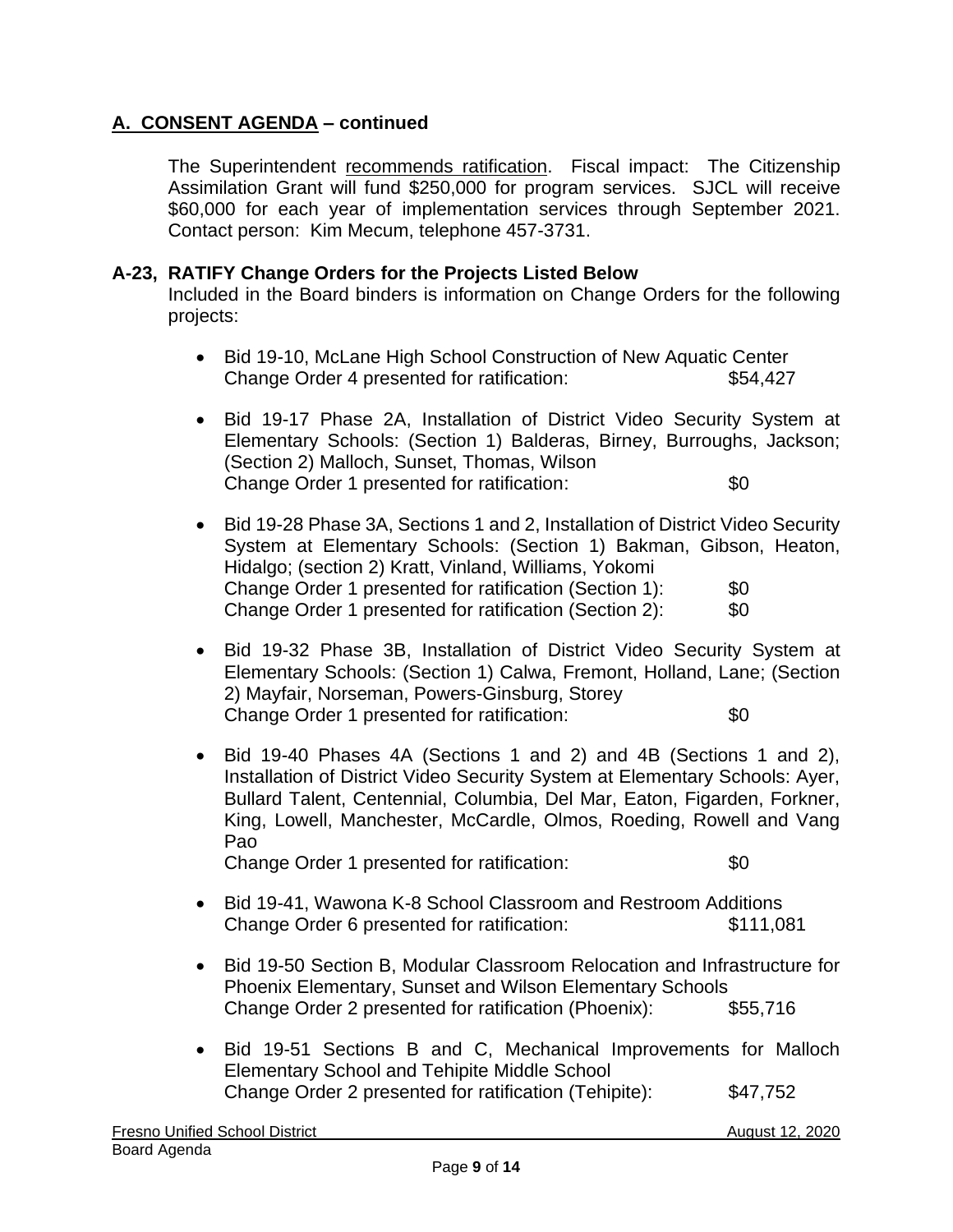- Bid 20-15, Viking Elementary School Portable Classrooms and Restroom **Infrastructure** Change Order 2 presented for ratification: \$3,402
- NOTE: \$0 indicates extension of contract duration only.

The Superintendent recommends ratification. Fiscal impact: \$272,378 is available in the Measure X fund. Contact person: Karin Temple, telephone 457-3134.

#### **A-24, RATIFY the Filing of Notices of Completion**

Included in the Board binders are Notices of Completion for the following projects, which have been completed according to plans and specifications.

- Bid 19-10, McLane High School Construction of New Aquatic Center
- Bid 19-17 Phase 2A, Installation of District Video Security System at Elementary Schools: (Section 1) Balderas, Birney, Burroughs, Jackson; (Section 2) Malloch, Sunset, Thomas, Wilson
- Bid 19-28 Phase 3A, Sections 1 and 2, Installation of District Video Security System at Elementary Schools: (Section 1) Bakman, Gibson, Heaton, Hidalgo; (Section 2) Kratt, Vinland, Williams, Yokomi
- Bid 19-32 Phase 3B, Installation of District Video Security System at Elementary Schools: (Section 1) Calwa, Fremont, Holland, Lane; (Section 2) Mayfair, Norseman, Powers-Ginsburg, Storey
- Bid 19-40 Phases 4A (Sections 1 and 2) and 4B (Sections 1 and 2), Installation of District Video Security System at Elementary Schools: Ayer, Bullard Talent, Centennial, Columbia, Del Mar, Eaton, Figarden, Forkner, King, Lowell, Manchester, McCardle, Olmos, Roeding, Rowell and Vang Pao

The Superintendent recommends ratification. Fiscal Impact: Retention funds are released in accordance with contract terms and California statutes. Contact person: Karin Temple, telephone 457-3134.

#### **A-25, RATIFY Purchase Orders from May 1, 2020 through May 31, 2020 – Primary Report**

Included in the Board binders is information on purchase orders issued from May 1, 2020 through May 31, 2020. Two agenda items are presented to ratify purchase orders. The first item includes the Primary Report with all purchase orders issued during the reported dates with the exception of those that may present a potential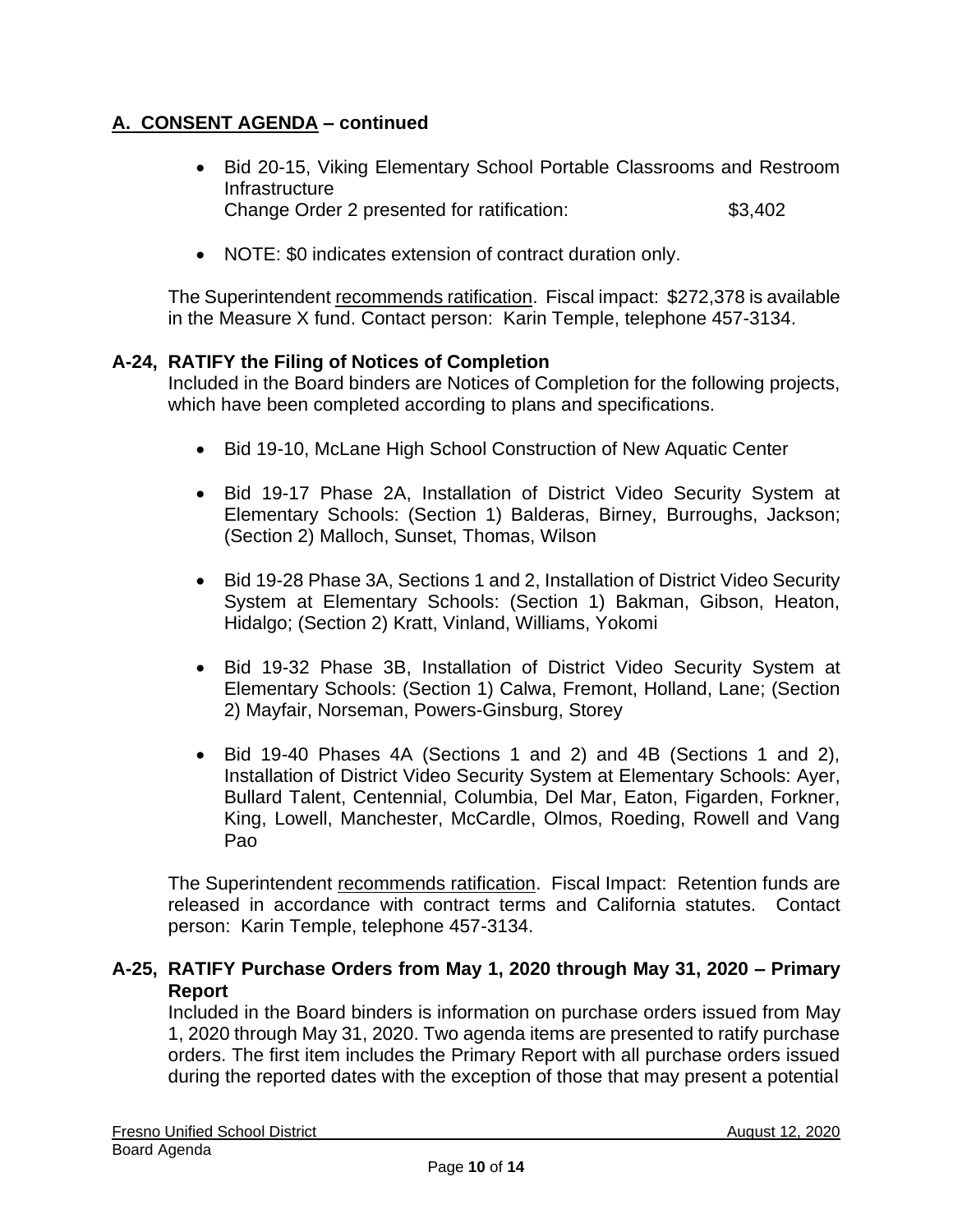conflict of interest for an individual Board member. All remaining purchase orders are in the Supplemental Report and presented as a second agenda item. The Superintendent recommends ratification. Fiscal impact: Funding is noted on the attached pages. Contact person: Karin Temple, telephone 457-3134.

#### **A-26, RATIFY Purchase Orders from May 1, 2020 through May 31, 2020 – Supplemental Report**

Included in the Board binders is information on purchase orders issued from May 1, 2020 through May 31, 2020. Two agenda items are presented to ratify purchase orders. The first item includes the Primary Report with all purchase orders issued during the reported dates with the exception of those that may present a potential conflict of interest for an individual Board member. All remaining purchase orders are in the Supplemental Report and presented as a second agenda item. The Superintendent recommends ratification. Fiscal impact: Funding is noted on the attached pages. Contact person: Karin Temple, telephone 457-3134.

#### **END OF CONSENT AGENDA (ROLL CALL VOTE)**

## **UNSCHEDULED ORAL COMMUNICATIONS**

In accordance with Executive Order N-29-20 Paragraph 3, the August 12, 2020 Board of Education meeting will be held via teleconferencing. Individuals who wish to address the Board may do so by:

- Submitting an email to [publiccomment@fresnounified.org;](mailto:publiccomment@fresnounified.org) or
- Leaving a voice message by calling 559-457-6222 (voice message will be transcribed).

Please include your name, agenda item number or subject matter being addressed, along with a 250-word description of the subject matter being addressed. Emails and voicemails received by no later than 8:00 p.m. on August 11, 2020 will be part of the record for the Board's information and/or discussion, will be posted on [www.fresnounified.org/board](http://www.fresnounified.org/board) and will be included in the minutes. Please note that consistent with Board Bylaw 9323, any statements submitted for public comment that are inappropriate in nature, including, but not limited to statements that are obscene, threatening or substantially disruptive to school operations, will either be redacted, or will not be posted.

Members of the public with questions on school district issues may submit them in writing. The Board will automatically refer to the Superintendent any formal requests that are brought before them at this time. The appropriate staff member will furnish answers to questions.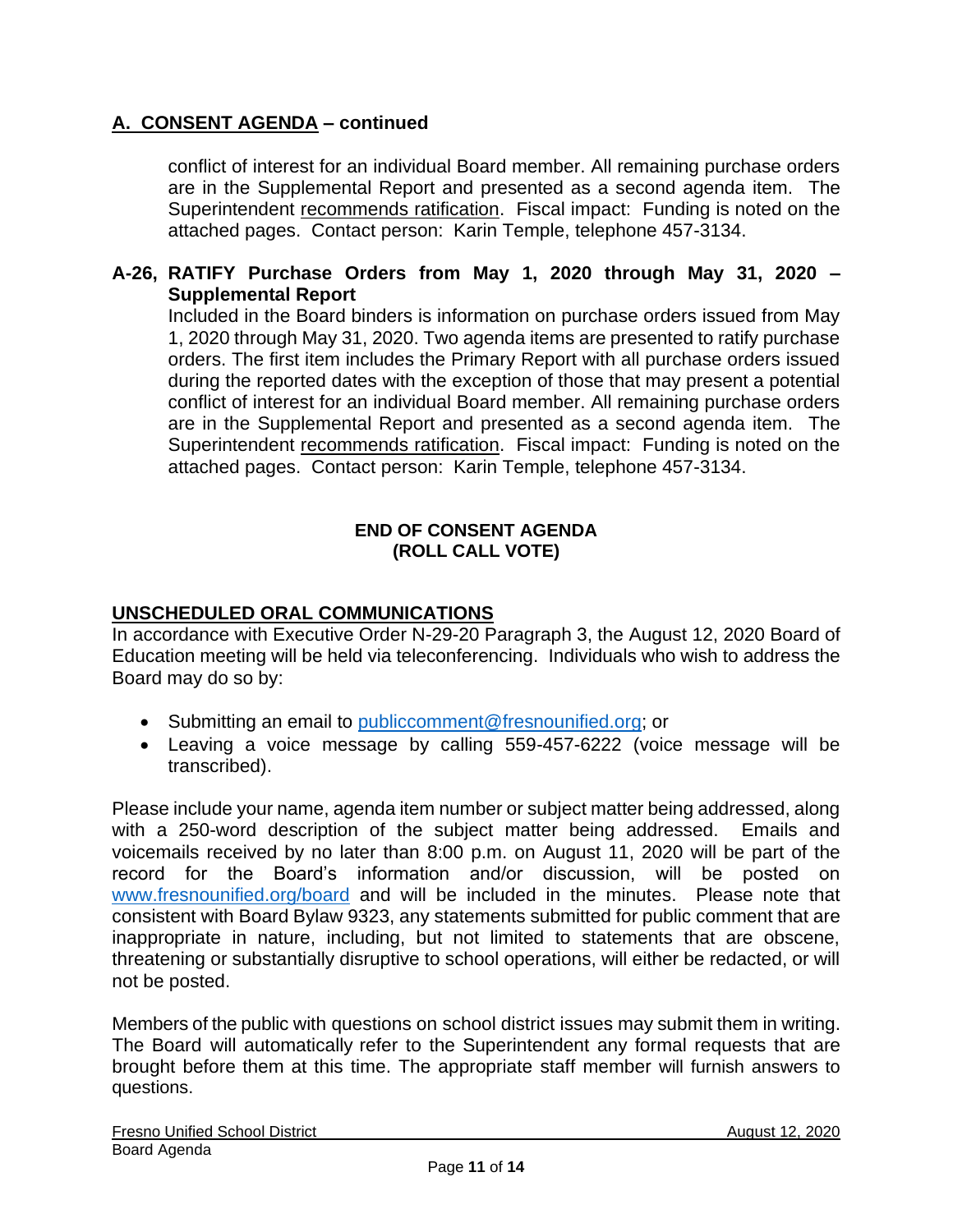# **B. CONFERENCE/DISCUSSION AGENDA**

## **\*7:00 P.M.**

**B-27, DISCUSS AND ADOPT Resolution 19-44, Authorizing the Issuance and Sale of General Obligation Bonds, Election of 2016, Series C, in the Aggregate Principal Amount of Not to Exceed \$90,000,000, and Authorizing the Execution and Delivery of Documents and Actions in Connection Therewith** Included in the Board binders and recommended for adoption is Resolution 19-44, authorizing the issuance and sale of general obligation bonds, Election of 2016 (Measure X), Series C, in the aggregate principal amount of not to exceed \$90,000,000, and execution and delivery of related documents and actions. The bonds will be issued under Bond Law to provide funds for school facility improvements authorized under Measure X. This is the final Measure X issuance and will provide funding for identified priority projects over the next approximately 24 months. The Superintendent recommends adoption. Fiscal impact: Funding source is Measure X, approved by the voter electorate in November. 2016. Contact person: Karin Temple, telephone 457-3134.

#### **\*7:15 P.M.**

**B-28, DISCUSS and ADOPT Resolution 19-45, Authorizing the Issuance and Sale of 2020 Refunding General Obligation Bonds to Refund Outstanding General Obligation Bonds, Election of 2010, Series D, and Outstanding 2012 General Obligation Refunding Bonds, and Approving Related Documents and Actions**

Included in the Board binders and recommended for adoption is Resolution 19-45, authorizing the issuance and sale of general obligation refunding bonds to refund outstanding general obligation bonds, Election of 2010 (Measure Q), Series D, and 2012 general obligation refunding bonds, and approves related documents and actions. By taking advantage of current low interest rates, refunding (refinancing) the bonds will result in debt service savings to the district. The Superintendent recommends adoption. Fiscal impact: Refunding the bonds is anticipated to result in over \$1 million in debt service savings to the district. Contact person: Karin Temple, telephone 457-3134.

#### **\*7:30 P.M.**

**B-29, DISCUSS and ADOPT Resolution 19-46, Authorizing Execution and Delivery of Amendments to Site Lease and Facility Lease Agreements with Central Valley Support Services Joint Powers Agency Relating to the Central Kitchen Facility, Approving the Issuance of Refunding Lease Revenue Bonds by the Agency, and Approving Preliminary Official Statement and Related Documents and Actions**

Included in the Board binders and recommended for adoption is Resolution 19-46, authorizing the execution and delivery of amendments to the site lease and facility lease agreements with the Central Valley Support Services Joint Powers Agency (JPA) relating to Fresno Unified's central kitchen facility (Nutrition Center), approving the issuance of refunding lease revenue bonds by the JPA, and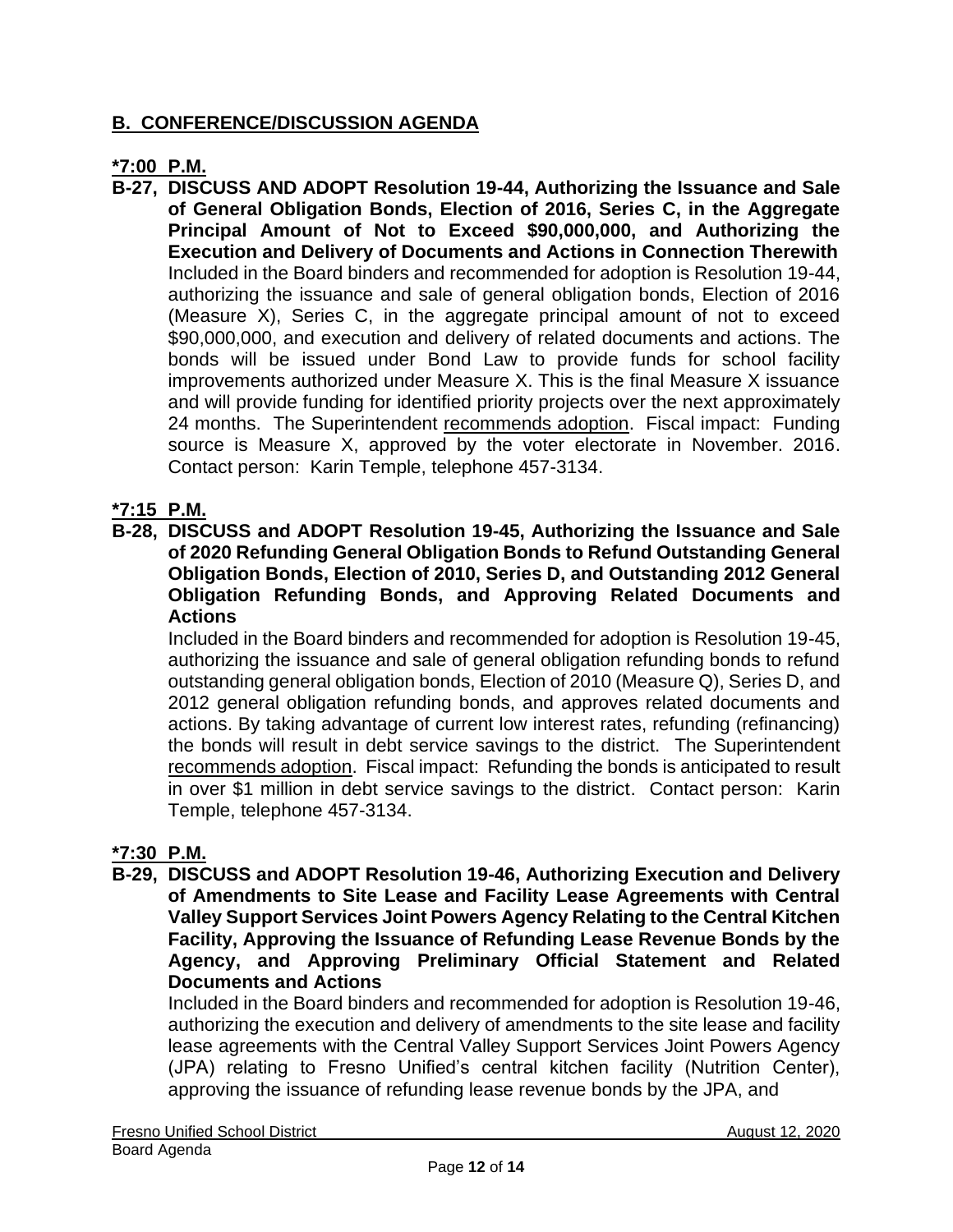# **B. CONFERENCE/DISCUSSION AGENDA – continued**

approving the Preliminary Official Statement (available for review in the Board office) and related documents and actions. By taking advantage of current low interest rates, refunding (refinancing) the bonds will result in debt service savings and a reduction of the district's base rental payments for the facility. The Superintendent recommends adoption. Fiscal impact: Refunding the bonds is anticipated to result in over \$500,000 in debt service savings to the district. Contact person: Karin Temple, telephone 457-3134.

## **\*7:45 P.M.**

**B-30, DISCUSS and ADOPT Resolution 19-47, Authorizing Debt Service Estimate to be Provided to the County of Fresno Respecting Unsold General Obligation Bonds of the Fresno Unified School District Relating to the Measure X and Measure M Authorizations for 2020/21**

Included in the Board binders and recommended for adoption is Resolution 19-47, authorizing the district's debt service estimate to be provided to the County of Fresno respecting the district's unsold Measure X and Measure M general obligation bonds. School districts are able to provide this estimate if there is an expectation that bonds will be issued in the upcoming fiscal year, to allow the Auditor-Controller to place the appropriate tax levies on the annual rolls to cover the debt service requirements of the bonds. The district is currently planning for a Measure X bond issuance in September 2020 and a Measure M bond issuance in Spring 2021, pending Board approval. The Superintendent recommends adoption. Fiscal impact: There is no fiscal impact to the district. Contact person: Karin Temple, telephone 457-3134.

## **\*8:00 P.M.**

**B-31, CONDUCT a Public Hearing and ADOPT Resolution 19-48, Making a Determination to Submit a Waiver Request to the California State Board of Education with Respect to Certain Provisions of the California Education Code Relating to the Issuance of General Obligation Bonds, and Approving Related Documents and Actions**

Included in the Board binders and recommended for adoption is Resolution 19-48, making a determination to submit a waiver request to the California State Board of Education with respect to certain provisions of the California Education Code relating to the issuance of general obligation bonds, and approving related documents and actions. The purpose of the waiver request is to allow the district to issue Measure X and Measure M bonds that may result in total outstanding bonded indebtedness that exceeds 2.5% of the taxable property within Fresno Unified. Approval of the waiver request would mean no lapse in issuance of Measure X and Measure M bonds, and continuation of the facility improvement program as planned. The Superintendent recommends adoption. Fiscal impact: There is no fiscal impact to the district. Contact person: Karin Temple, telephone 457-3134.